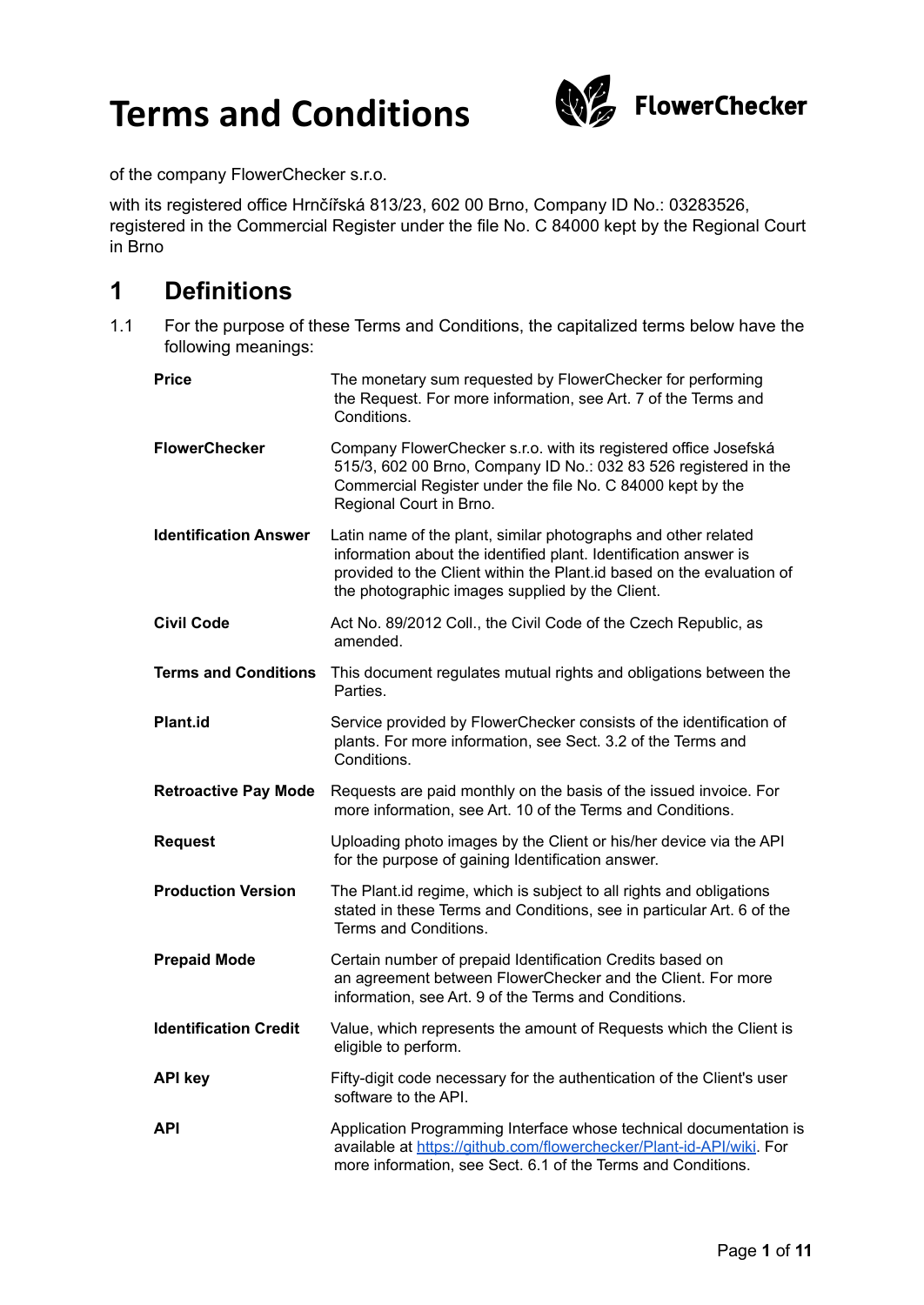

| <b>Service Level</b><br><b>Agreement</b> | Binding provisions between FlowerChecker and the Client on the<br>terms of service and use of the Plant. id. The Service Level<br>Agreement forms the Appendix No. 1, see Sect. 19.11 of the Terms<br>and Conditions, and forms an integral part thereof. |
|------------------------------------------|-----------------------------------------------------------------------------------------------------------------------------------------------------------------------------------------------------------------------------------------------------------|
| <b>Party/Parties</b>                     | Parties mean FlowerChecker and the Client. A party means either<br>FlowerChecker or the Client.                                                                                                                                                           |
| <b>Client</b>                            | Any natural or legal person doing business that concludes a contract<br>with FlowerChecker in accordance with these Terms and Conditions<br>in connection with its business in order to use Plant.id.                                                     |
| <b>Trial Version</b>                     | The Plant. id regime, which is subject to all rights and obligations<br>stated in these Terms and Conditions to a limited extent. For more<br>information, see in particular Sect. 6.10 of the Terms and Conditions.                                      |

### **2 General provisions**

- 2.1 These Terms and Conditions govern, in accordance with the provisions of the Sect. 1751 (1) of the Civil Code, mutual rights and obligations in the provision of services between FlowerChecker and the Client.
- 2.2 FlowerChecker is a provider of the Plant.id through the API that performs plant identification or plant health assessment based on photo images provided by the Client or his/her device.
- 2.3 By agreeing to these Terms and Conditions, the Client confirms that he/she is an entrepreneur who acts in relation to FlowerChecker in connection with his/her business activities and at the same time he/she acknowledges that for this reason he/she is not entitled to consumer rights within the meaning of the Civil Code.

## **3 Subject matter**

- 3.1 FlowerChecker undertakes to provide the Plant.id in accordance with these Terms and Conditions and the Client undertakes to use the Plant.id in accordance with these Terms and Conditions and to pay the Price properly.
- 3.2 The Plant.id consists in enabling to get Identification answers from the Plant.id software by entering photographic images provided by the Client or his/her device via the API.
- 3.3 The Plant.id is provided in Trial Version mode and Production Version mode.

### **4 Concluding the Contract**

- 4.1 The Contract between FlowerChecker and the Client is concluded by completing the registration according to Sect. 4.2 of the Terms and Conditions. By concluding the Contract, the Client agrees with these Terms and Conditions.
- 4.2 The Client expresses his/her interest in concluding the Contract with FlowerChecker on the provision of Plant.id by submitting his/her data in the form available at [https://web.plant.id/api-access-request/.](https://web.plant.id/api-access-request/) FlowerChecker may grant access to Plant.id based on Client's data by providing an API key. By using the API key the Client completes the registration.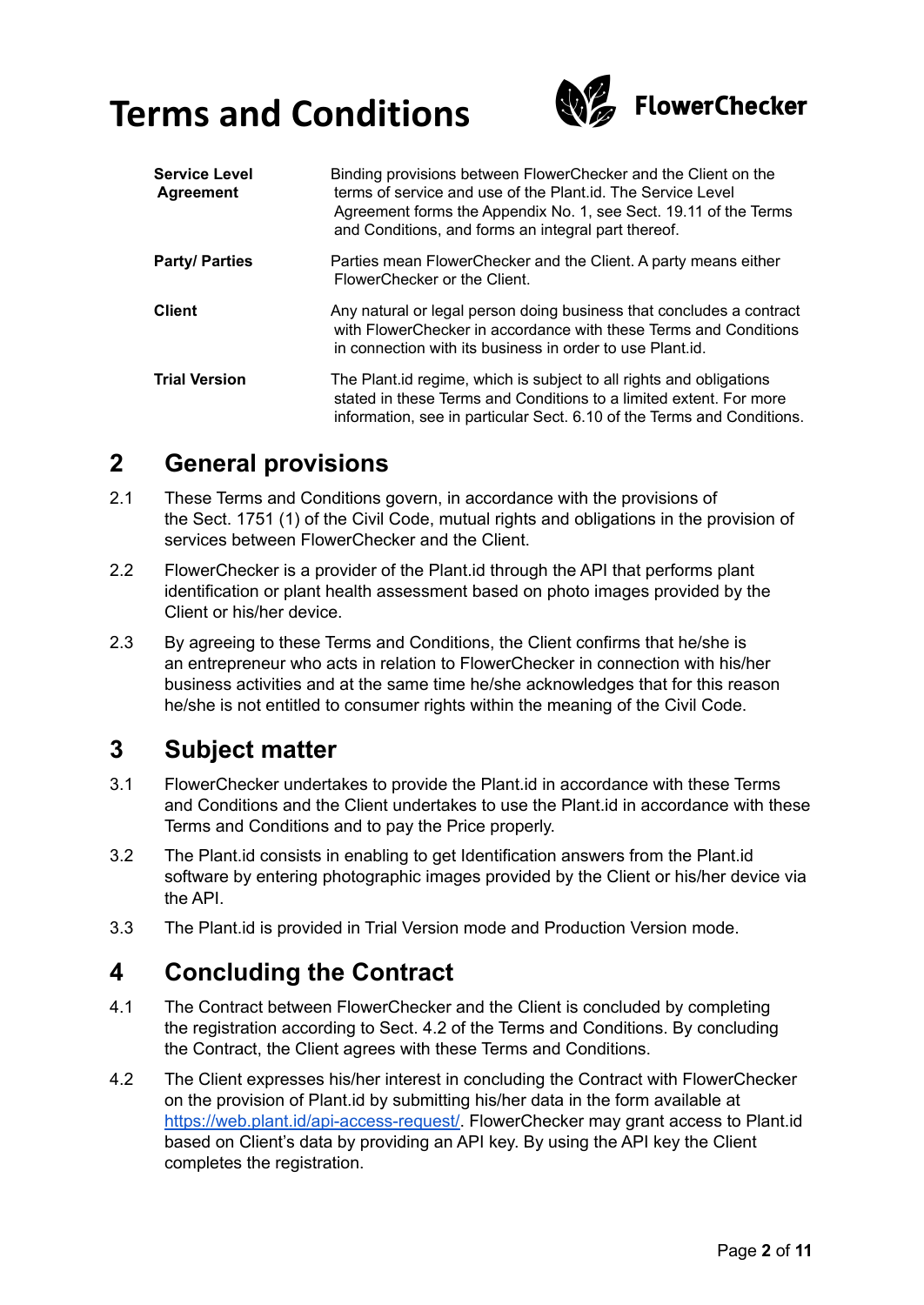

### **5 Activation of the Plant.id**

- 5.1 The Trial Version is activated by concluding a Contract pursuant to Art. 4 of the Terms and Conditions. The Trial Version ends after thirty days from the date of conclusion of the Contract in accordance with Art. 4 of the Terms and Conditions.
- 5.2 FlowerChecker activates the Production Version within three working days of Prepaid Mode pursuant to Sect. 9.2 and 9.3 of the Terms and Conditions. If the Production Version is not activated by FlowerChecker within the deadline specified in the previous sentence, the Client is entitled to address FlowerChecker via email and to ask for remedy, see Art. 18 of the Terms and Conditions. In such a case, FlowerChecker has another 5 working days for activation. FlowerChecker shall notify the Client of the activation of the Production Version without undue delay to the email address, see Art. 18 of the Terms and Conditions.

### **6 Terms of service and content of the Plant.id**

- 6.1 The Plant.id is provided exclusively via the API available at <https://api.plant.id/v2/identify> or [https://api.plant.id/v2/enqueue\\_identification,](https://api.plant.id/v2/enqueue_identification) which serves sending photographic images by the Client or his/her device. The Identification answer is then made available to the Client through the API. [https://api.plant.id/v2/get\\_identification\\_result/ID.](https://api.plant.id/v2/get_identification_result/ID)
- 6.2 In accordance with these Terms and Conditions, the Client is entitled to make Requests based on the submission of photographic images via the API.
- 6.3 FlowerChecker is obliged to evaluate the photographic images after the Client's Request and subsequently make the Identification Answer available to the Client through the API in accordance with the Service Level Agreement (Appendix No. 1).
- 6.4 By accepting the Request, FlowerChecker:
	- 6.4.1 deducts the prepaid Request from the credit in the Prepaid Mode;
	- 6.4.2 adds the Request to the Retroactive Pay Mode account of the Client.
- 6.5 FlowerChecker is obliged to provide technical support, which is available via email address, see Art. 18 of the Terms and Conditions.
- 6.6 Availability and functioning of Plant.id is governed by the Service Level Agreement, the content of which may vary based on an individual agreement between FlowerChecker and the Client concluded pursuant to Sect. 19.5 of the Terms and **Conditions**
- 6.7 FlowerChecker is required to report the percentage accuracy of the provided Identification answer for each Request. The Client acknowledges the percentage probability of accuracy according to the previous sentence.
- 6.8 The Client is obliged to refrain from any activity that would or could lead to misuse of the Plant.id, including all information related to its use.
- 6.9 The proper usage of the service is described in the documentation, which is available at <https://github.com/flowerchecker/Plant-id-API/wiki>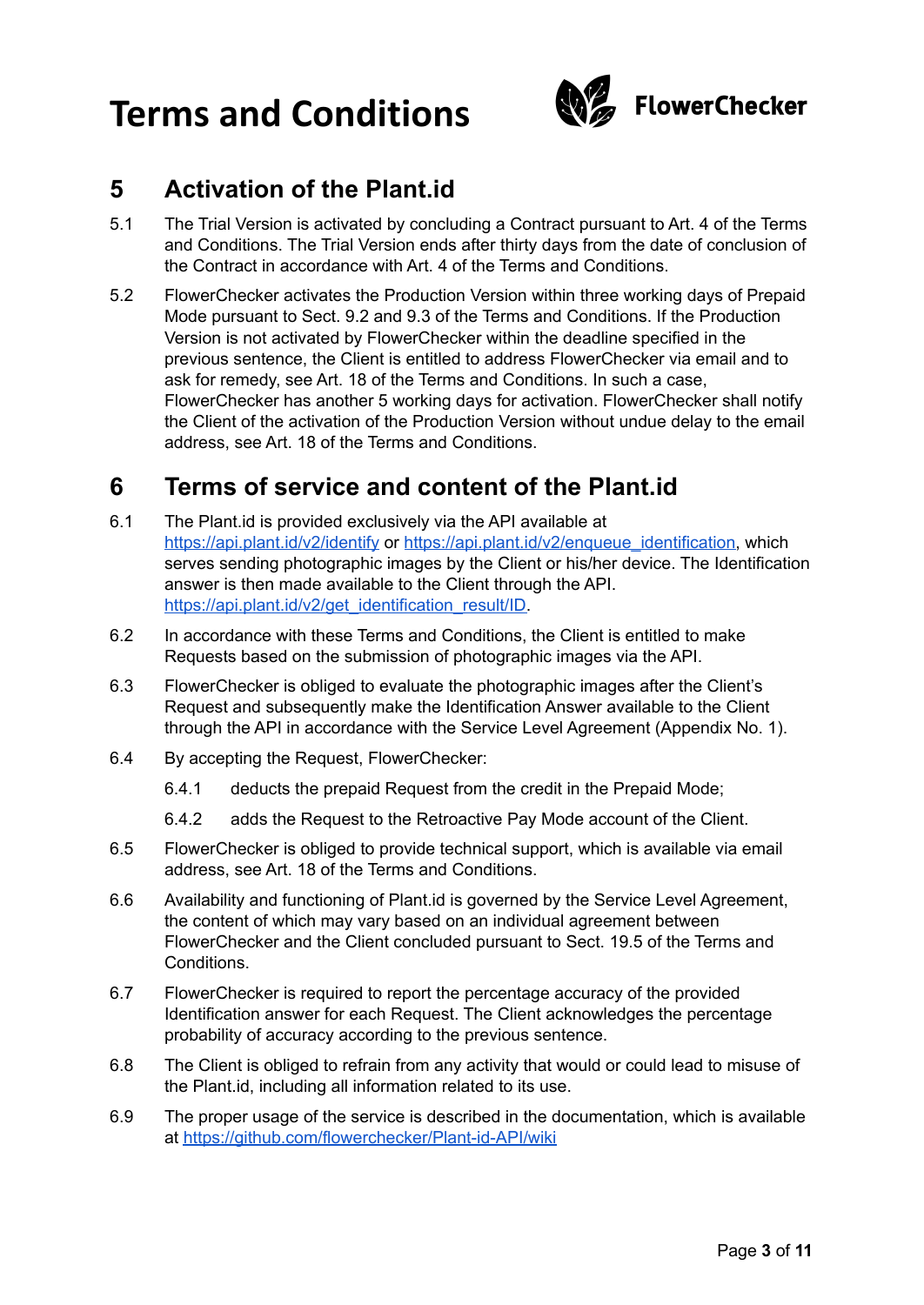

- 6.10 The conditions specified in Sect. 6.2 to 6.5 and 13.3.2 of the Terms and Conditions do not apply to the Trial Version. The terms of the Trial Version are determined solely by FlowerChecker. In the Trial Version, the Client is entitled to submit a Request no more than once per second. FlowerChecker is not responsible for the availability, performance, or accuracy of the Plant.id in the Trial Version. FlowerChecker reserves the right to change or discontinue the provision Plant.id in the Trial Version without giving any reason.
- 6.11 For the avoidance of doubt, the Client undertakes to comply with the obligations of using the Plant.id set forth in particular in these Terms and Conditions, and acknowledges that in the event of improper use of the Plant.id in the form of overloading or another disturbing the function and availability of the Plant.id, the Contract may be terminated by the FlowerChecker and the Client may be liable for damages.

#### **7 Price**

- 7.1 The price per identification credit in the Prepaid Mode is described in Attachment No. 2.
- 7.2 The price may be changed on the basis of an individual agreement between the Client and FlowerChecker concluded in accordance with Sect. 19.5 of the Terms and Conditions.

#### **8 Payment Options**

- 8.1 The Price pursuant to Sect. 7 of the Terms and Conditions may be paid as:
	- 8.1.1 Prepaid Mode pursuant to Art. 9;
	- 8.1.2 Retroactive Pay Mode pursuant to Art. 10;

#### **9 Prepaid Mode**

- 9.1 By executing the Prepaid Mode according to Sect. 9.2 of the Terms and Conditions, the right to payment of the Price calculated according to Art. 7 of the Terms and Conditions arise. By prepaying Identifications Credit in the Prepaid Mode, a certain number of Requests are purchased that may be used under the terms of this Art. 9 of the Terms and Conditions.
- 9.2 The Client receives the Identification Credit based on an individual agreement with FlowerChecker. This agreement is subsequently confirmed by a proforma invoice that FlowerChecker sends to the Client at the email address, see Art. 18 of the Terms and Conditions. Due date of the Price and payment terms are set by the proforma invoice.
- 9.3 After payment of the amount according to the proforma invoice, FlowerChecker informs the Client about his/her Prepaid Credit via the email address, see Art. 18 of the Terms and Conditions.
- 9.4 The validity of the Prepaid Credit is three months from the date of notification of the Prepaid Credit according to Sect. 9.3 of the Terms and Conditions. FlowerChecker is obliged to notify the Client via email address, see Art. 18 of the Terms and Conditions, about the impending expiration of the Prepaid Credit seven days before its expiration.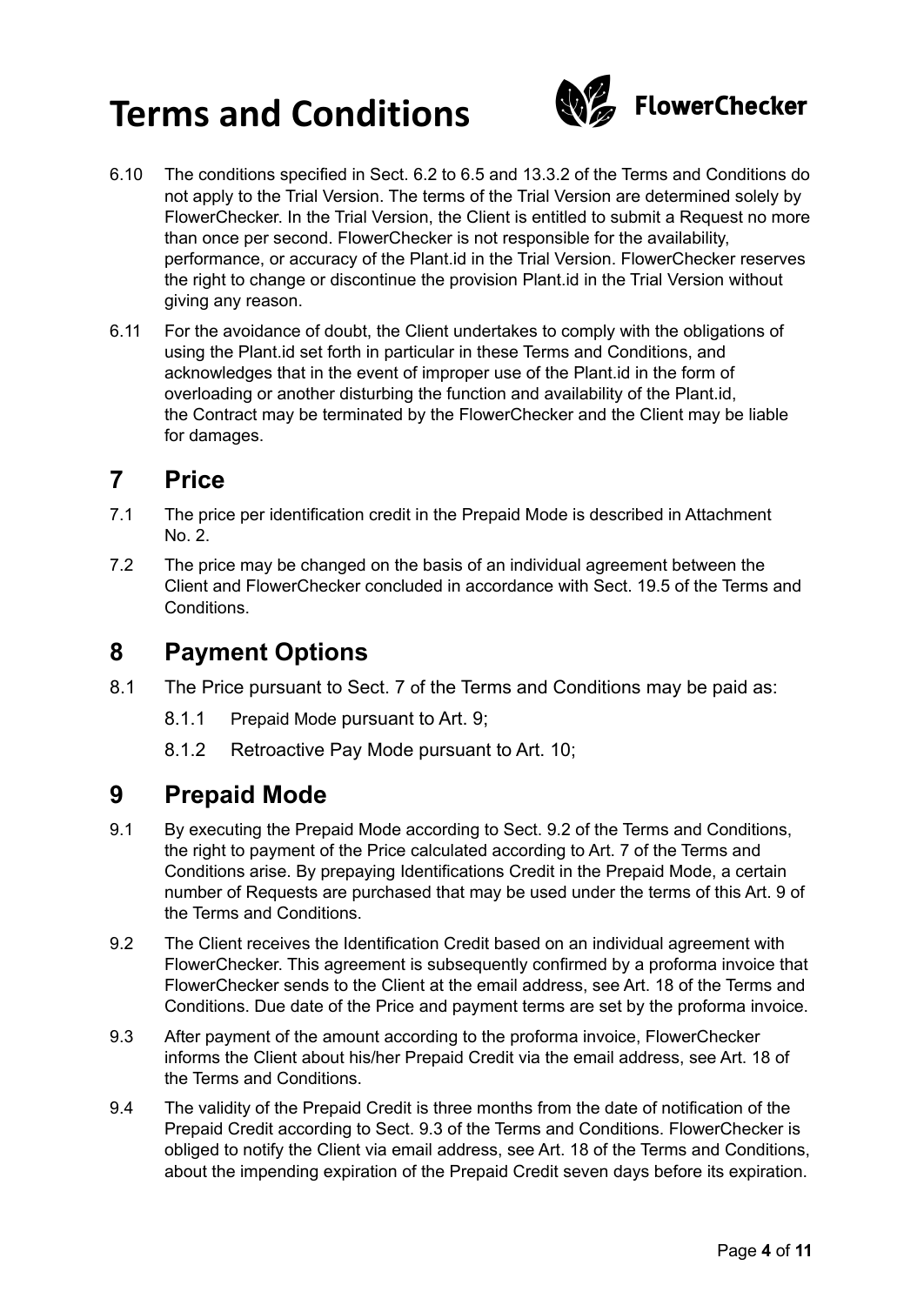

- 9.5 The Client is entitled to raise questions about his/her Prepaid Credit via email address, see Art. 18 of the Terms and Conditions, at most once per calendar week.
- 9.6 If the Client runs out of the Prepaid Credit or the Prepaid Credit expires, the Client's account shall be deactivated until the Client purchases the Prepaid Credit again. When the account is deactivated, FlowerChecker does not have any obligations against the Client described in Sect. 5.2 of the Terms and Conditions.

#### **10 Retroactive Pay Mode**

- 10.1 The right to payment of the Price calculated according to Art. 7 of the Terms and Conditions arises after executing the Request and is paid on the basis of an invoice issued always on the last day of the calendar month. The invoice is due within 30 days.
- 10.2 The minimum payment per calendar month is €100. If the Client's payment per calendar month does not reach this minimum amount, €100 will be charged.
- 10.3 The Client may ask FlowerChecker via email address, see the Art. 18 of the Terms and Conditions, to activate or deactivate Retroactive Pay Mode. Activation is subjected to the consent of FlowerChecker. Activation and deactivation preserves the existing API key. Activation or deactivation shall take effect from the following calendar month.

#### **11 Responsibility for providing the Plant.id and damage**

- 11.1 FlowerChecker is responsible for the provision and availability of Plant.id in the Production Version mode under the terms of the Service Level Agreement (Attachment No. 1).
- 11.2 FlowerChecker is not responsible for the provision and availability of Plant.id in the Trial Version.
- 11.3 FlowerChecker is not responsible for any damage caused by providing the Identification answer. The Client is responsible for any handling of the plants, including their consumption.
- 11.4 The Client is liable for damage caused to FlowerChecker by violating these Terms and Conditions as well as related documentation.

### **12 Termination of the Contract**

12.1 The Contract between FlowerChecker and the Client may be terminated by withdrawal from the Contract pursuant to Art. 13 of the Terms and Conditions, termination of the Contract pursuant to Art. 14 of the Terms and Conditions, or automatically under Art. 15 of the Terms and Conditions.

### **13 Withdrawal from the Contract**

13.1 FlowerChecker has the right to withdraw from the Contract concluded under these Terms and Conditions, in addition to the reasons for withdrawal from the Contract arising from legal regulations, also under the following conditions: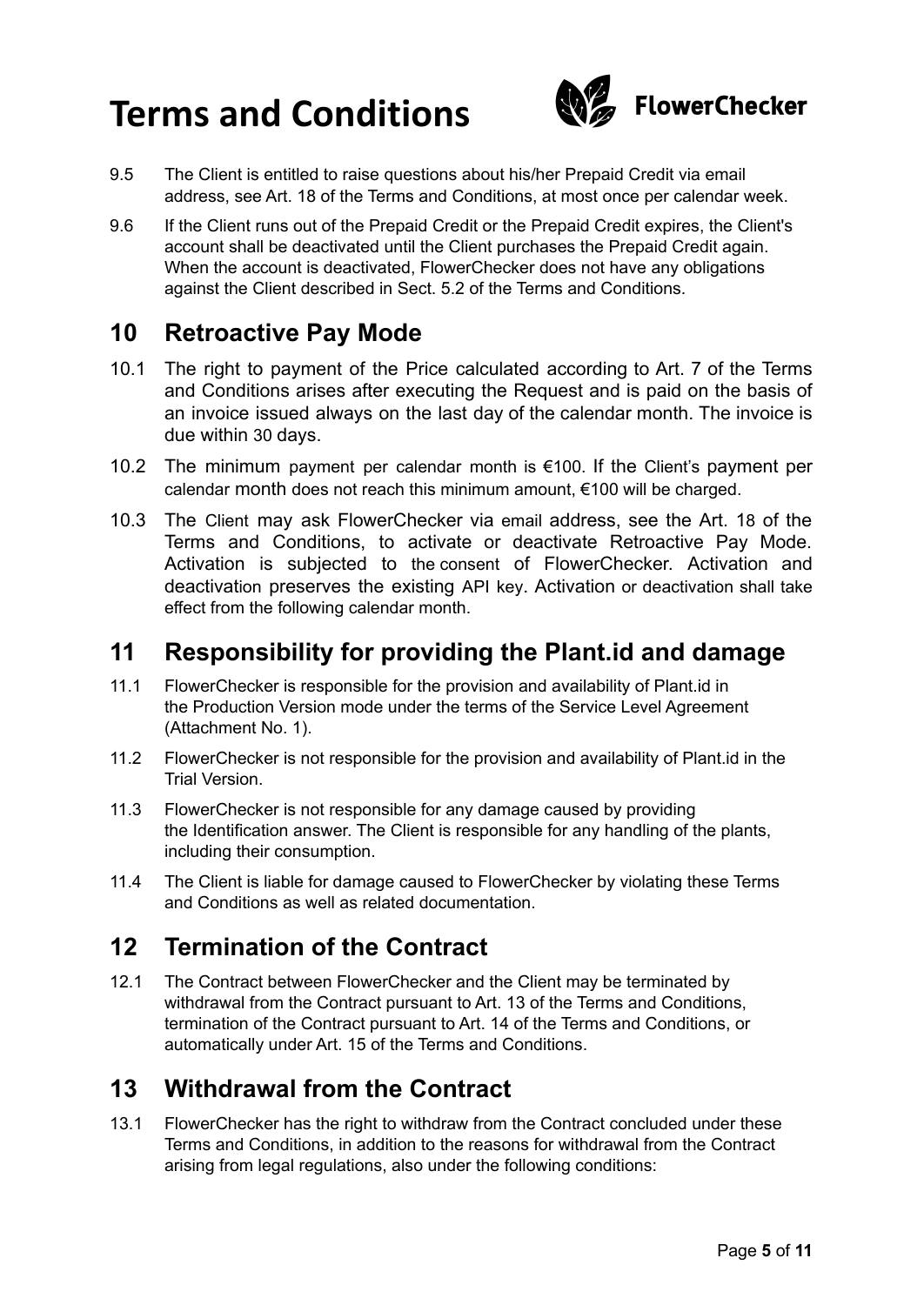

- 13.1.1 The Client misuses his/her access to Plant.id or any related information or service by his/her acting, particularly contrary prohibitions pursuant to Sect. 17.3;
- 13.1.2 The Client endangers the operation and provision of the Plant.id or related services by his/her acting, particularly contrary prohibitions pursuant to Sect. 17.3;
- 13.1.3 The Client is insolvent;
- 13.1.4 The Client is declared bankrupt.
- 13.2 FlowerChecker shall indicate in the withdrawal from the Contract at least the identification (business name, registered office, identification number), the reason for withdrawal, eventually the request for the information about the account number to which the amount corresponding to the unused Identification Credit is to be returned, the date and signature of the person authorized to act on behalf of FlowerChecker.
- 13.3 The Client has the right to withdraw from the Contract concluded under these Terms and Conditions, in addition to the reasons for withdrawal from the Contract arising from legal regulations, also under the following conditions:

13.3.1 FlowerChecker does not activate the Production Version according to Sect. 5.2 of the Terms and Conditions;

- 13.3.2 Plant.id repeatedly does not evaluate the photographic images and does not send Identification Answer to the Client based on Requests within 24 hours;
- 13.3.3 FlowerChecker is insolvent;
- 13.3.4 FlowerChecker is declared bankrupt.
- 13.4 The Client shall indicate in the withdrawal from the Contract at least the identification (company/name, registered office, identification number), the reason for withdrawal, eventually the request for the information about the account number to which the amount corresponding to the unused Identification Credit is to be returned, the date and signature of the person authorized to act on behalf of the Client.
- 13.5 Withdrawal from the Contract becomes effective on the day of delivery to the other Party, see Art. 18 of the Terms and Conditions.
- 13.6 FlowerChecker is obliged to return to the Client half of the amount of the unused Identification Credits to the account specified by the Client in the withdrawal of the Contract or upon request, within 30 days from the effective date pursuant to Sect. 13.5 of the Terms and Conditions. FlowerChecker shall invalidate the Client's API key within the deadline specified in the previous sentence, and the agreement between the Parties shall be terminated.
- 13.7 In case of Retroactive Pay Mode, the Client is obliged to pay for Requests executed in the month in which withdrawal from the Contract became effective.

#### **14 Termination of the Contract**

14.1 FlowerChecker is entitled to terminate the Contract without giving any reason. In case of Retroactive Pay Mode, FlowerChecker is entitled to terminate the Contract concluded under these Terms and Conditions only with giving a reason.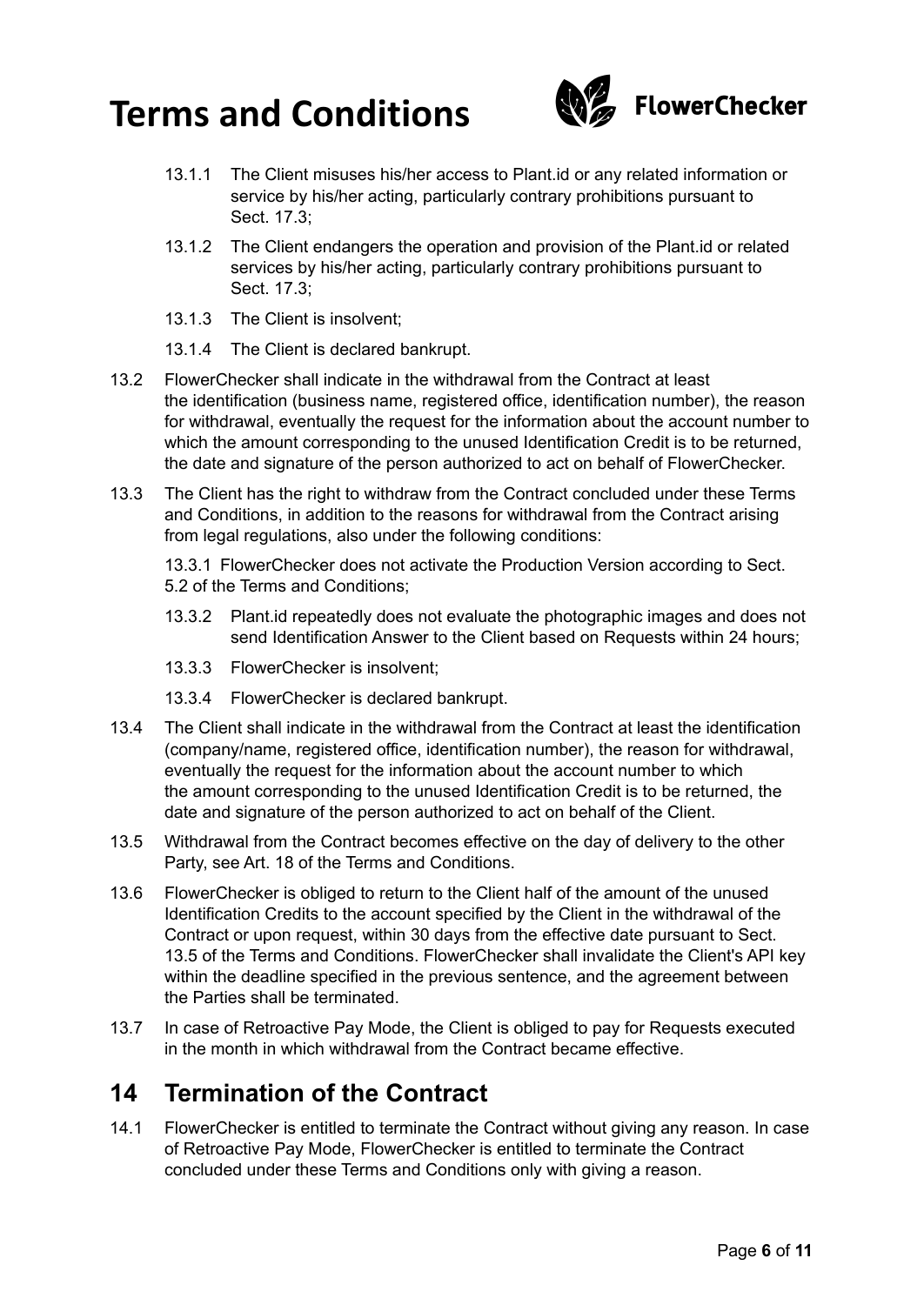

- 14.2 FlowerChecker shall indicate in the termination form at least the identification (business name, registered office, identification number), the reason for withdrawal, the request for the information about the account number to which the amount corresponding to the unused Identification Credit is to be returned, the date and signature of the person authorized to act on behalf of FlowerChecker.
- 14.3 The Client is entitled to terminate the Contract concluded under these Terms and Conditions without giving any reason.
- 14.4 The Client shall state in the termination form at least the identification (company/name, registered office, identification number), date and signature of the person authorized to act on behalf of the Client.
- 14.5 The notice of termination becomes effective on the day of its delivery to the other Party, see Art. 18 of the Terms and Conditions. From the effective date of the notice of termination, a three-month notice period begins during which the Client is entitled to make Requests up to the amount of the existing unused Identification Credit.
- 14.6 In case of Retroactive Pay, the Client is entitled to execute Requests in accordance with Art. 10 of the Terms and Conditions during the three-month notice period.
- 14.7 FlowerChecker is, in the case of termination from its side, obliged to return to the Client the amount of the unused Identification Credit to the account specified by the Client in the termination of the Contract or upon request, within 30 days from the effective date pursuant to Sect. 14.5 of the Terms and Conditions. FlowerChecker shall invalidate the Client's API key within the deadline specified in the previous sentence, and the agreement between the FlowerChecker and the Client shall be terminated.
- 14.8 The Client, in case of termination from its side, shall not be entitled to a refund corresponding to the amount of the unused Identification Credit.

### **15 Automatic termination**

15.1 If the Client fails to prepay the Identification Credit under Sect. 9.2 and 9.3 of the Terms and Conditions within seven days of the expiration of the Trial Version, FlowerChecker reserves the right to invalidate the Client's API key and the Contract between FlowerChecker and the Client terminates.

## **16 Confidentiality**

- 16.1 All competitively significant, identifiable, valuable and in relevant business circles not normally available facts and information related to the Parties which one of the Parties becomes aware of in connection with Plant.id are considered trade secrets. The Parties undertake to maintain confidentiality regarding the trade secrets of the other Party, as well as the facts and information which they shall mark as confidential.
- 16.2 The Parties undertake to take all measures necessary to maintain confidentiality. The Parties are entitled to use the trade secrets, information and facts specified in Sect. 13.1 of the Terms and Conditions only to the extent necessary for the proper fulfilment of the obligations and exercise of rights arising from these Terms and Conditions. The confidentiality obligation shall continue to apply after termination of the Contract.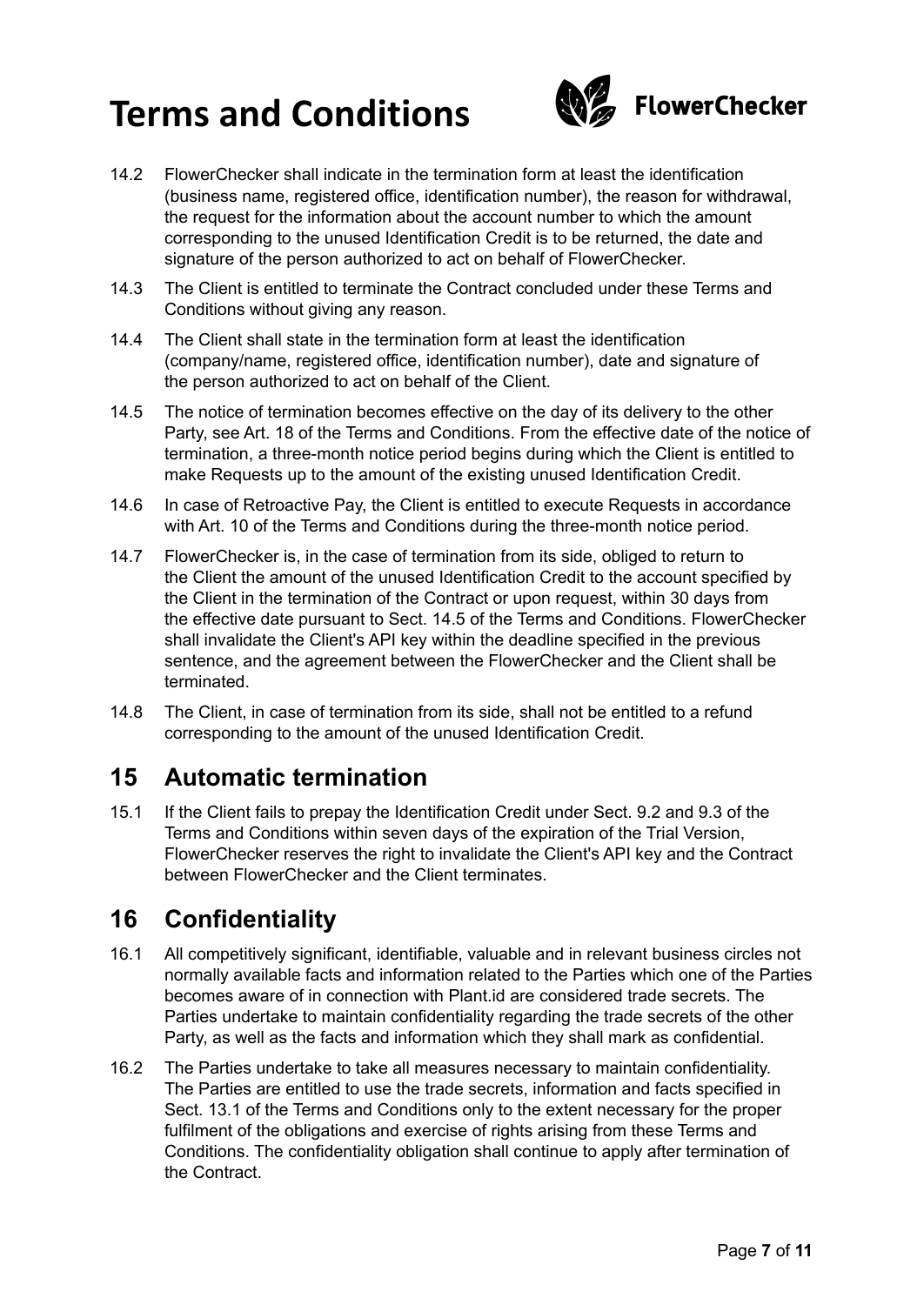

- 16.3 Confidentiality does not apply to business secrets, information and facts that:
	- 16.3.1 have been exempt from confidentiality by a written consent of both Parties;
	- 16.3.2 are generally known or have been published other than as a result of the negligence of one of the Parties;
	- 16.3.3 the recipient knows them before communicated by the Party;
	- 16.3.4 are requested by a court, a prosecutor's office or a competent administrative body or another competent body on the basis and in accordance with the law;
	- 16.3.5 are published on the basis and in accordance with the law.

#### **17 License**

- 17.1 In the event that the performance pursuant to these Terms and Conditions includes the disclosure of a copyright work or another subject of intellectual property rights, FlowerChecker grants the Client a license under the conditions set forth in this Art. 17 of the Terms and Conditions.
- 17.2 FlowerChecker grants a license to the Client according to Sect. 17.1 of the Terms and Conditions:
	- 17.2.1 for the proper performance of the rights and obligations set forth in these Terms and Conditions, namely a license for using the work in question in the way necessary for the performance of the Contract or the use of the Service, as well as for development, testing, operation and support of mobile application, drones and other similar applications, devices and programs, including commercial purposes. For purposes pursuant the previous sentence the Plant.id may be also integrated into such applications, devices and programs;
	- 17.2.2 for the duration of the Contract concluded under these Terms and Conditions;
	- 17.2.3 without territorial restriction;
	- 17.2.4 with a quantitative limit of one license per Client.
- 17.3 For the avoidance of doubt, the Client is not entitled under the license granted under this Art. 17 of the Terms and Conditions:
	- 17.3.1 to grant a sublicense (to grant part of her/his rights arising from the use of Plant.id) or to assign the license (to grant all his/her rights and obligations arising from the use of Plant.id and from the Client's Contract with FlowerChecker) to a third party without the prior written consent of FlowerChecker;
	- 17.3.2 to reproduce, translate, process, modify (including modifications and maintenance), or otherwise alter the Plant.id, including by association with another work or otherwise, by himself/herself or through a third party. Prohibitions pursuant the previous sentence shall not apply to cases introduced in Sect. 17.2.1;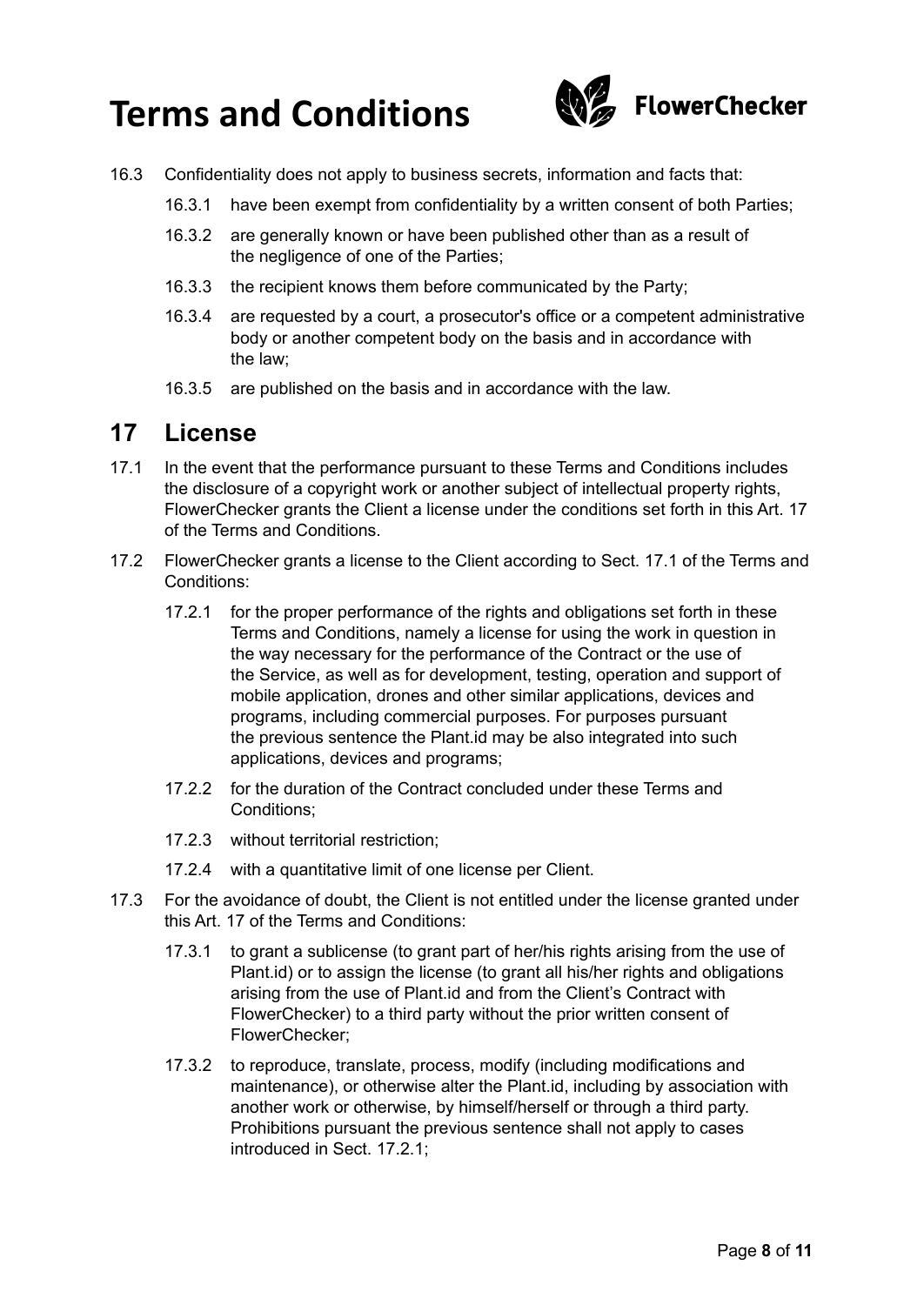

- 17.3.3 to use Plant.id in a manner that could cause any damage to FlowerChecker, in particular to use Plant.id to develop his/her own automatized system, program or application based on the same principle as Plant.id.
- 17.4 In the event that fulfilment of these Terms and Conditions, or the result of the service in the form of Identification answer includes a copyright work or another subject of intellectual property right, the provisions of Sect. 17.2 and 17.3 of these Terms and Conditions do not apply, but for works such as photographs or text descriptions, FlowerChecker grants the Client the following license:
	- 17.4.1 The Client is entitled to use the work only in ways that correspond to the use of the Service consisting in further processing of the Identification answer in relation to the end users through the service of a mobile or other application, including commercial use;
	- 17.4.2 the license is territorially and quantitatively unlimited;
	- 17.4.3 the license is granted for the duration of the property rights to the copyright work or another subject of the intellectual property right;
	- 17.4.4 The Client is entitled to transfer the license to a third party and, for the avoidance of doubt, FlowerChecker gives its consent, in which case the Client undertakes to inform FlowerChecker about this, including about who is the successor to this authorization;
	- 17.4.5 The Client is entitled to grant a sublicense to a third party, and for the avoidance of doubt, FlowerChecker gives its consent.
- 17.5 The Client grants a license to FlowerChecker for all provided photographs from his devices. The license is non-exclusive, unlimited and irrevocable. FlowerChecker is entitled to use photographs for commercial purposes, especially for developing Plant.id and for providing photographs to customers of Plant.id as a part of Identification answer.
- 17.6 For the avoidance of doubt, the Parties may, in the form specified in the relevant provision of the Art. 18 of these Terms and Conditions, agree on other license parameters pursuant to this Art. 17 of these Terms and Conditions.

### **18 Communication and delivery**

- 18.1 Unless any other special means of communication is agreed between the Parties, any communication on the basis of these Terms and Conditions or contracts under these Terms and Conditions shall be in accordance with this Art. 18 of the Terms and Conditions. Unless a specific method of communication is specified in these Terms and Conditions, personal delivery, registered mail, courier service or electronic mail shall be deemed an effective way of delivery to the addresses of the Parties that are listed in the public register maintained pursuant to law in the form specified in Sect. 4.2 of the Terms and Conditions or about which the Parties notify each other in writing.
- 18.2 The preferred form of communication is electronic communication via email addresses under the following conditions:
	- 18.2.1 If, pursuant to these Terms and Conditions, legal action against the Client is made electronically by email, the email address specified in the form, see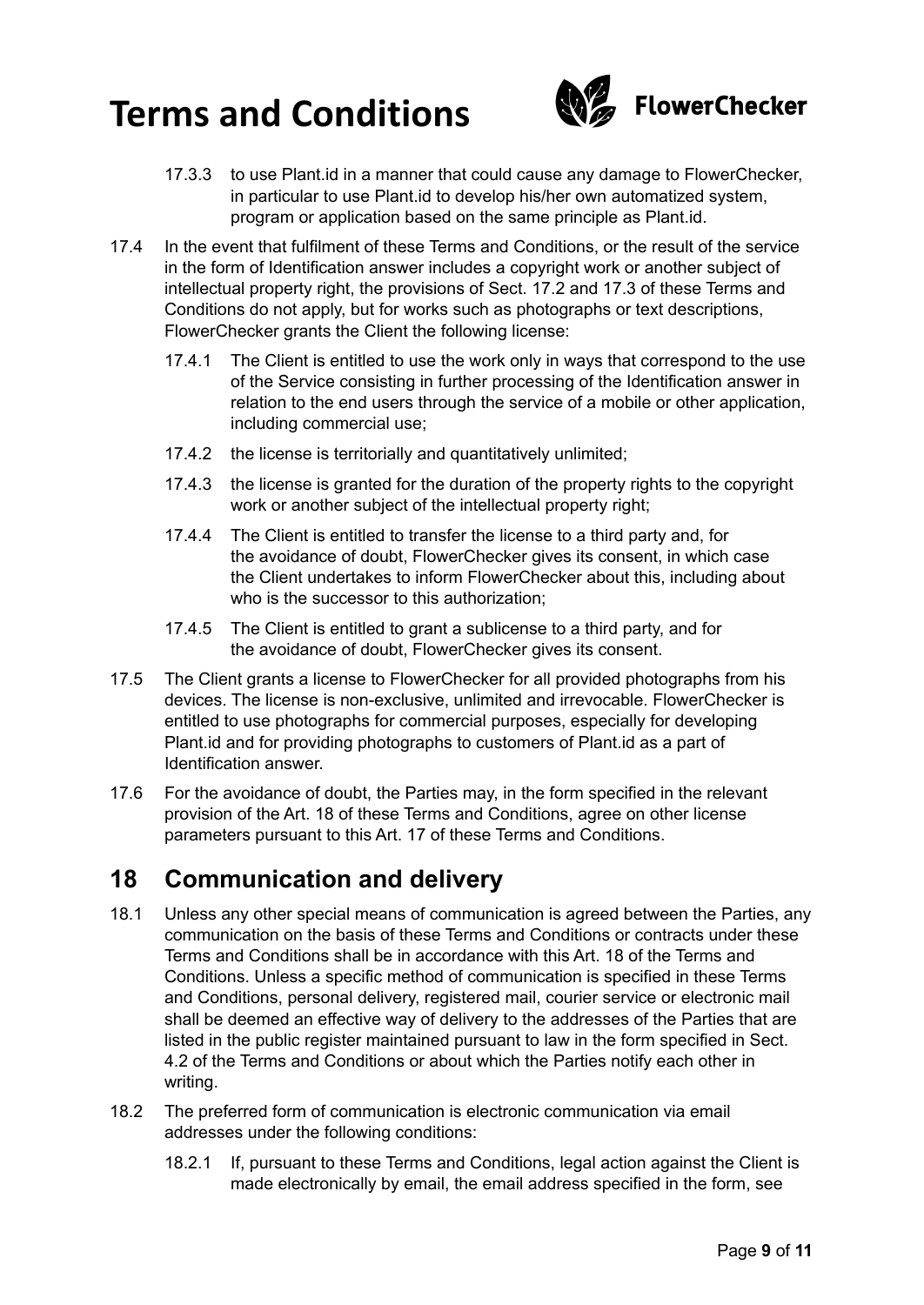

Sect. 4.2 of the Terms and Conditions, or the last email address specified by the Client to FlowerChecker as preferred, shall be used.

- 18.2.2 If legal action is to be taken against FlowerChecker under Sect. 5.2 and 9.5 of these Terms and Conditions, the email address [support@plant.id](mailto:support@plant.id) shall be used. The email address of the previous sentence will be used in all cases of electronic communication with FlowerChecker.
- 18.3 Electronic notices correctly addressed shall be deemed delivered on the day of delivery to the recipient's email box, see Sect. 18.2 of these Terms and Conditions. Electronic communication performed by means of email addresses different from those in Sect. 18.2 or through other electronic tools shall be deemed ineffective against the other Party.
- 18.4 Letter notices correctly addressed shall be deemed to be delivered:
	- 18.4.1 on the day of physical delivery of the notification, if the notification is sent by a courier or a postal operator (except by registered mail) or delivered in person; or
	- 18.4.2 on the day of delivery certified on the delivery note, if the notification is sent by registered mail and if it is actually delivered; or
	- 18.4.3 if the notice sent by a postal operator fails to be delivered or if the receipt of the notice is denied, after 5 days from the date of deposit of the notice at the relevant post office.

#### **19 Final provisions**

- 19.1 The Parties declare that they have all the rights and the ability to fulfil the obligations arising from these Terms and Conditions and from the contracts containing these Terms and Conditions and that there are no legal obstacles preventing or limiting the fulfilment of their obligations and that by concluding contracts envisaged by these Terms and Conditions shall not violate any legal regulation.
- 19.2 The Parties declare that they assume the risk of changing circumstances within the meaning of Sect. 1765 (2) of the Civil Code.
- 19.3 The Parties settle that the legal relationships arising between them in the provision of Plant.id and related services, including related legal relationships arising in performance or breach of the Contract (including damages for breach of contractual obligation or unjust enrichment, which originate in a contractual relationship within the meaning of of this Section) shall be governed by these Terms and Conditions or individually agreed provisions of contracts concluded within these Terms and Conditions. The Parties exclude the application of other Terms and Conditions or any other contractual conditions unless expressly referred to in these Terms and Conditions or in an individually agreed provision of a purchase or a similar contract concluded under these Terms and Conditions.
- 19.4 The provisions of contracts concluded under these Terms and Conditions shall prevail over the provisions of these Terms and Conditions.
- 19.5 The Terms and Conditions, contracts concluded under these Terms and Conditions or legal relationship arising therefrom may only be changed in writing by the Parties. Unilateral legal acts amending or terminating a contract concluded under these Terms